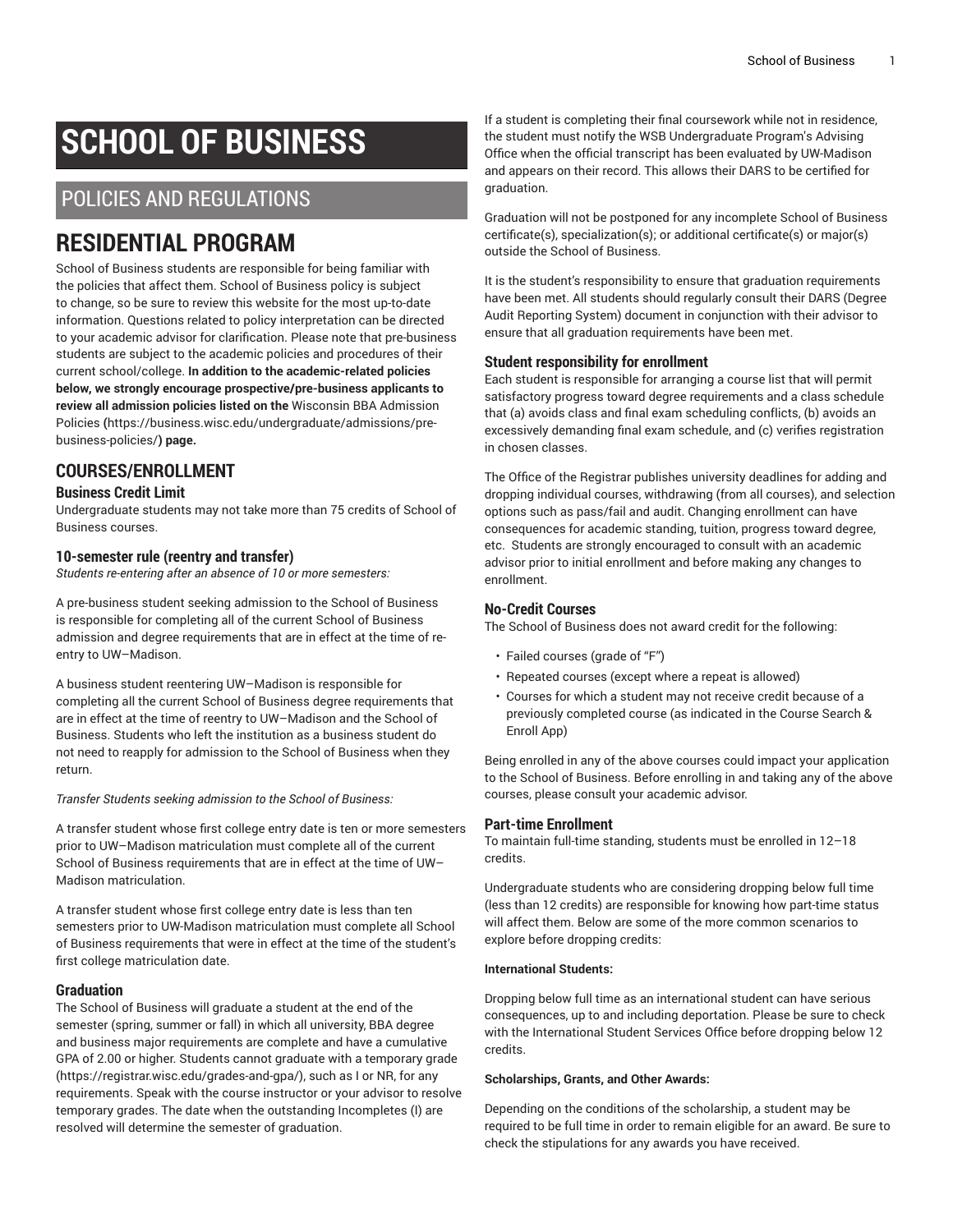#### **Financial Aid:**

Be sure to check with the Office of Student Financial Aid to find out if being part time will affect your financial aid package.

#### **Tuition Refunds:**

Depending on when the credits are dropped, you may be eligible for a tuition refund. Check the registrar's website for information about refund deadlines.

#### **Athletes:**

Varsity athletes are governed by Big Ten and NCAA rules that do not allow them to drop below full time. Be sure to check with your coach and athletic advisor before dropping below 12 credits.

#### **Degree Completion:**

Taking fewer credits or courses than anticipated may delay your graduation. Be certain that if you drop a course, you will still be able to complete all required courses within your desired timeline. If you are not sure, please see your academic advisor.

#### **Pass/Fail**

Undergraduate business students who are in good academic standing (i.e., not on probation) may take only one (1) course as pass/fail per semester including the summer session. A maximum of 16 total credits may be completed as pass/fail to count toward completion of the 120 degree credits required for the BBA.

The pass/fail privilege is for a non-business elective course. The following courses cannot be taken pass/fail:

- Any business courses including those designated as "meets with," "cross-listed," and those taken during study abroad programs
- Any requirement for the business major or degree, including, but not limited to, pre-business and liberal studies requirements

Note: It is the responsibility of the student to check requirements and policies for non-business majors and certificates prior to requesting the pass/fail privilege.

The pass/fail grade will not be included when computing your GPA, but the pass/fail credits with S (Satisfactory) grades will apply toward graduation. S is the grade for A to C; U (Unsatisfactory) is the grade for D and F.

Students must complete a minimum of 12 graded credits each semester in order to be eligible for the dean's list.

In order to apply for the pass/fail privilege, students must submit an online [request](https://kb.wisc.edu/7700/) (<https://kb.wisc.edu/7700/>) via Student Center. Please disregard the message that says "Reminder - print this form and obtain appropriate signatures." You do not need to do this.

Your request is then sent directly to the WSB Undergraduate Program's Academic Advising Office. You will be notified by email whether or not your request has been approved.

Please complete the online pass/fail form by the deadline. See the [Office](https://registrar.wisc.edu/dates/) [of the Registrar website \(https://registrar.wisc.edu/dates/](https://registrar.wisc.edu/dates/)) for deadline information.

Once the student has submitted the form, the course may not be changed from pass/fail back to a conventionally graded course after

the established deadline. Once a pass/fail grade is recorded as S or U, it cannot be changed to a letter grade.

#### **Auditing a Course**

Auditing a course allows a student to take a class without the benefit of a grade or credit for a course.

A student who wishes to audit a course is expected to attend classes on a regular basis as an observer. Auditors do not take exams. Auditors will receive a final grade of Satisfactory (S) or No Report (NR), and AU will appear in place of a number of credits. Audit courses carry no academic credit and do not satisfy any degree or major requirements. Also audit courses do not satisfy any minimum or maximum credits required in each term. Students interested in auditing a course should consult with their academic advisor.

Audits are not free. A course taken for audit costs the same as a course taken for credit. If students are not paying full-time fees, they will be assessed per-credit fees for an audit course.

Information about submitting a formal request to audit a class can be found at the course change request on the Registrar's Office website. The course is offered only on a space available basis with approvals of both the instructor of the course and the Academic Dean's Office in the School of Business.

#### **Repeating a Course**

Students thinking about repeating a course should talk with their advisor. Students must do all the work in the repeated course, including laboratory; attend regularly; participate in class discussions; and take examinations. Students will earn a final grade in the course. The transcript denotes repeated courses with a lowercase 'x' appearing immediately before the course description. Students should know that:

- the original grade still counts in GPA and remains on the transcript;
- credits in the repeated course do not count toward the degree, unless the course was failed the first time;
- grade points in the repeated course count toward calculation of cumulative GPA;
- credits carried on courses being repeated count toward the maximum credits permitted in a semester.

Transfer students must be particularly careful to avoid taking courses on the UW–Madison campus that duplicate courses taken at another school. Credit will not be given twice for the same or similar courses, nor will credit be given for a lower-level course in a sequence if students have already received credit for a higher-level course in that sequence. Students should carefully check the Evaluation of Transfer Credits prepared by Credit Evaluation Services and should consult with their advisor. Duplicate courses may include transfer credits and credit by exam, such as Advanced Placement, coming in as course equivalents.

#### **Residency for Degree**

Students admitted to the Wisconsin School of Business Undergraduate Program, including students who transfer from another college or university, must complete a minimum of 30 credits in business courses in residence.

#### **Withdrawal**

Withdrawal indicates that a student intends to stop attending all classes for the current term/semester. If a student wishes to drop all of their classes for a particular semester/term after the first day of classes, a student needs to formally withdraw from the semester by submitting the online withdrawal request in the MyUW Student Center. Failure to do so may result in a recording of Failure for all courses and a "may not continue" action. Any student may withdraw with permission and without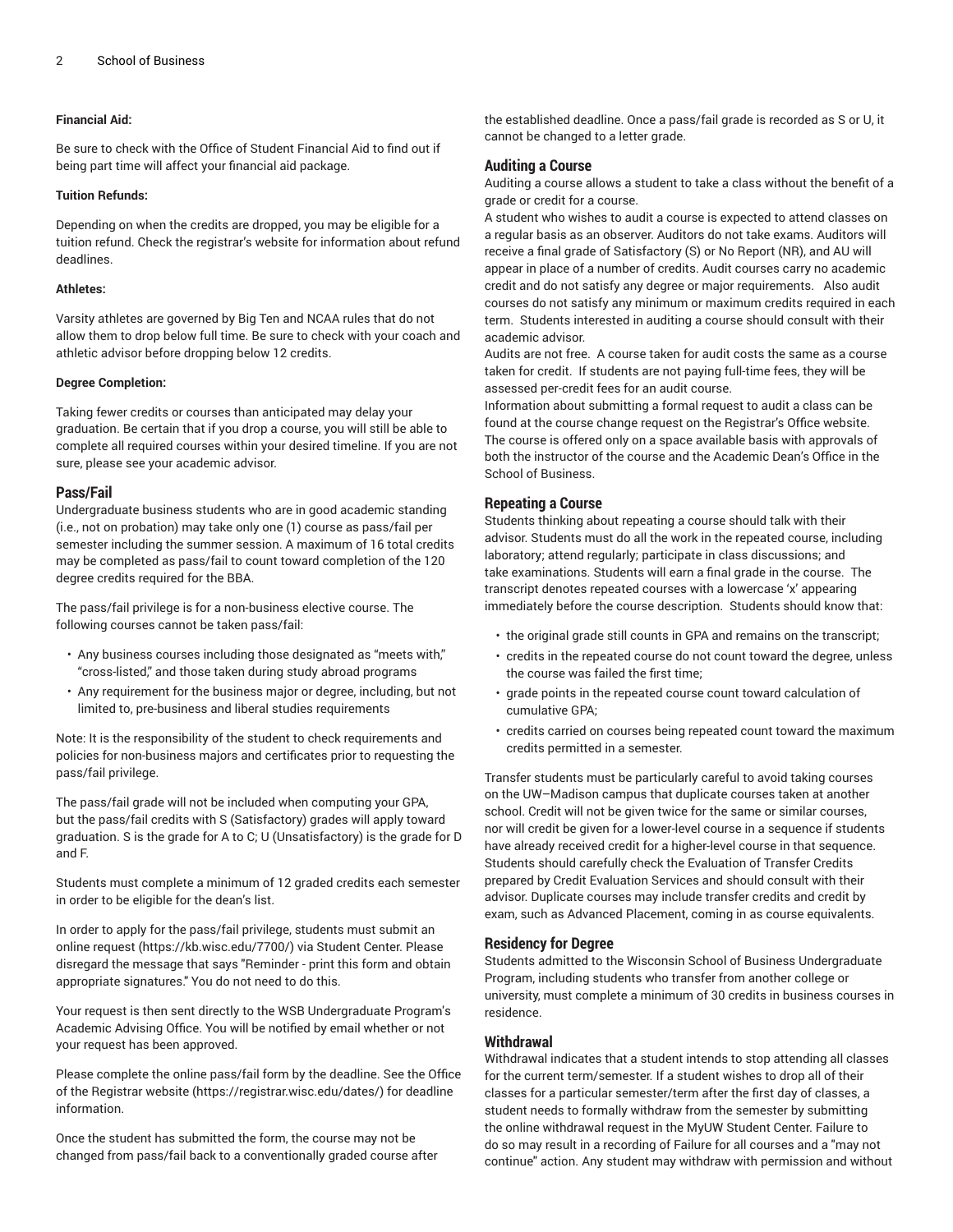grades being recorded at any time up to the last three weeks of a fall or spring semester. Students should refer to the [enrollment](https://registrar.wisc.edu/dates/) dates and [deadlines \(https://registrar.wisc.edu/dates/](https://registrar.wisc.edu/dates/)) provided by the Office of the Registrar if they are enrolled in summer term and wish to withdraw. The Office of the Registrar provides additional information regarding [withdrawal](https://registrar.wisc.edu/withdraw/) [\(https://registrar.wisc.edu/withdraw/\)](https://registrar.wisc.edu/withdraw/), including impacts of withdrawal.

**Medical Withdrawal:** For information on medical withdrawals, students should refer to the [Medical Withdrawal \(https://policy.wisc.edu/library/](https://policy.wisc.edu/library/UW-1084/) [UW-1084/\)](https://policy.wisc.edu/library/UW-1084/) policy.

In addition to entering a request for medical withdrawal in the MyUW Student Center, Business students will need to submit the Petition for Special [Consideration](https://buswisc.qualtrics.com/jfe/form/SV_3a4CkoBg7BQhXRr/?_ga=2.152083449.1715547210.1624291160-630380142.1620053901) form. ([https://](https://buswisc.qualtrics.com/jfe/form/SV_3a4CkoBg7BQhXRr/?_ga=2.152083449.1715547210.1624291160-630380142.1620053901) [buswisc.qualtrics.com/jfe/form/SV\\_3a4CkoBg7BQhXRr/?](https://buswisc.qualtrics.com/jfe/form/SV_3a4CkoBg7BQhXRr/?_ga=2.152083449.1715547210.1624291160-630380142.1620053901) [\\_ga=2.152083449.1715547210.1624291160-630380142.1620053901](https://buswisc.qualtrics.com/jfe/form/SV_3a4CkoBg7BQhXRr/?_ga=2.152083449.1715547210.1624291160-630380142.1620053901)) A staff member from the Academic Dean's Office will be in contact with you following the submission. Medical withdrawals are approved on a caseby-case basis, and medical documentation will be required.

#### **Courses scheduled for fewer than 15 weeks**

Deadlines for sessions and [modular courses](https://registrar.wisc.edu/modular/) ([https://registrar.wisc.edu/](https://registrar.wisc.edu/modular/) [modular/](https://registrar.wisc.edu/modular/)) are listed on the Office of the Registrar's website.

#### **Credit Overload**

To obtain special permission for a credit overload, students need to submit a [petition for special consideration](https://buswisc.qualtrics.com/jfe/form/SV_3a4CkoBg7BQhXRr/?_ga=2.5642675.1034170563.1614009576-1842162041.1564425520) [\(https://](https://buswisc.qualtrics.com/jfe/form/SV_3a4CkoBg7BQhXRr/?_ga=2.5642675.1034170563.1614009576-1842162041.1564425520) [buswisc.qualtrics.com/jfe/form/SV\\_3a4CkoBg7BQhXRr/?](https://buswisc.qualtrics.com/jfe/form/SV_3a4CkoBg7BQhXRr/?_ga=2.5642675.1034170563.1614009576-1842162041.1564425520) [\\_ga=2.5642675.1034170563.1614009576-1842162041.1564425520\)](https://buswisc.qualtrics.com/jfe/form/SV_3a4CkoBg7BQhXRr/?_ga=2.5642675.1034170563.1614009576-1842162041.1564425520) and demonstrate that special circumstances are involved.

Students who wish to take more than 18 credits during the fall or spring semester must have earned a minimum of 3.000 cumulative GPA on the UW-Madison campus. Students will not be permitted to carry more than 20 total credits during the fall or spring semester.

Students can take a maximum of 12 credits during the summer session. Please note that there are credit limits by session as well. Students may enroll for one credit per week of instruction (e.g.: a student can earn 3 credits during a 3-week session, but needs approval to earn 4 credits in a 3-week session). Students who are seeking a credit overload for the summer session must have earned a minimum of 3.000 cumulative GPA on the UW-Madison campus. Students will not be permitted to carry more than 13 total credits during the summer session.

Credit overloads will incur additional tuition costs. Visit [Tuition](https://bursar.wisc.edu/tuition-and-fees/) & Fees ([https://bursar.wisc.edu/tuition-and-fees/\)](https://bursar.wisc.edu/tuition-and-fees/) for more information.

## **FIRST-YEAR REQUIREMENTS (FRESHMAN DIRECT ADMIT STUDENTS ONLY)**

#### **Academic progression requirements & policies**

To progress in the Wisconsin School of Business Undergraduate Program after direct admission, students must complete the following requirements by the end of their first year at UW– Madison:

- 1. Students must complete a minimum of 24 degree credits in residence.
- 2. Students must complete the following requirements through successful completion of a course, placement test, transfer credit or test credit:
- a. *Communication Part A (complete one):*
	- ENGL 100 Introduction to College Composition (3 cr)
	- COM ARTS 100 Introduction to Speech Composition (3 cr)
	- ESL 118 Academic Writing II (3 cr), non-native English speakers only
- b. *Calculus (complete one):*
	- MATH 211 Calculus (5 cr)
	- MATH 217 Calculus with Algebra and Trigonometry II (5 cr) (must complete MATH 171 first)
	- MATH 221 Calculus and Analytic Geometry 1 (5 cr)
- c. *Economics (complete one):*
	- ECON 101 Principles of Microeconomics (4 cr)
	- ECON 111 Principles of Economics-Accelerated Treatment (4 cr, Honors course)
- d. *Psychology*
	- PSYCH 202 Introduction to Psychology (3 cr)
- e. *Business course for first-year students*
	- GEN BUS 110 Personal and Professional Foundations in Business (1 cr)

#### **Monitoring and communication after fall semester**

First-year progression progress will be monitored after the fall semester. Students will receive an email notification after the fall term informing them whether or not they are on track to meet the progression requirements by the end of their first year.

#### **Action for students who did not meet the First-Year Progression Requirements**

Students who do not meet progression requirements after the first year will receive an enrollment hold. To remove the enrollment hold, students must meet with their academic advisor in the Undergraduate Program and create a progression plan.

### **EXAMS**

#### **Finals**

#### **General Info/Schedule:**

Final exam times are automatically assigned for both fall and spring semesters. Final exam times can be found in MyUW.

#### **Make-Up Final Exams:**

Make-up exams may not consist of more than 10% of the total number of students enrolled. If an instructor needs to give a make-up to more than 10% of students enrolled, they must obtain the dean's written approval.

#### **Student Conflicts:**

Students should attempt to avoid having more than two exams within 24 hours. If a student has more than two exams in 24 hours, the instructor may—but is not required to—offer a make-up final exam or allowable alternative. However, if a student has two exams at the same time and date, one instructor must offer a make-up final exam or allowable alternative.

#### **Midterms**

Midterm exams can occur throughout the term and may take place outside of the regularly scheduled class time. More information on the campus policy for evening midterm exams can be found [here](https://policy.wisc.edu/library/UW-879/) ([https://](https://policy.wisc.edu/library/UW-879/) [policy.wisc.edu/library/UW-879/\)](https://policy.wisc.edu/library/UW-879/).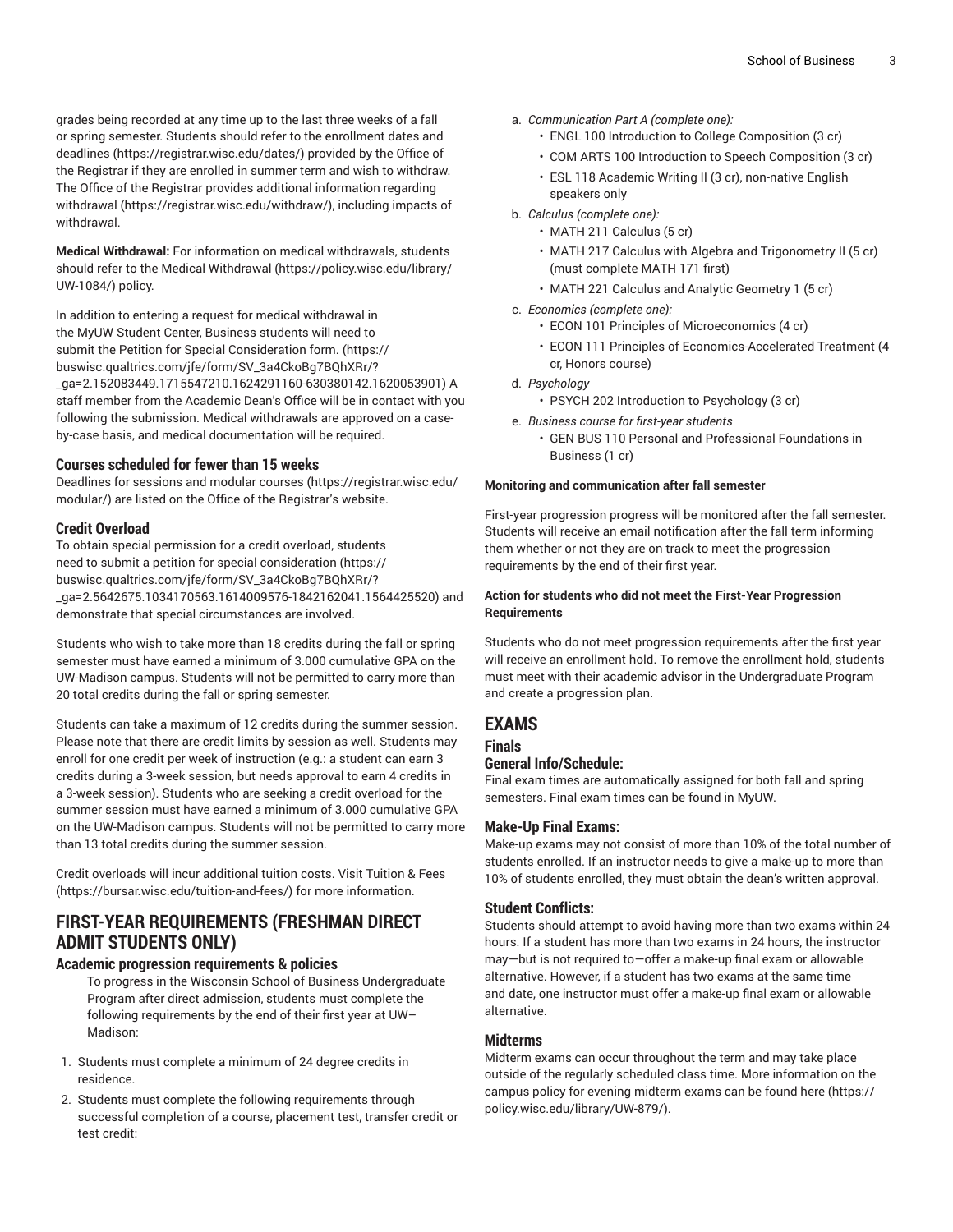### **GRADES**

#### **Academic Probation**

Students admitted to the School of Business must maintain all of the following GPA minimums:

2.00 cumulative GPA on all UW–Madison coursework

2.00 semester GPA for each semester

Failure to meet either of these standards will result in probationary status.

A student will be cleared of probationary status at the end of the semester or summer session when all of the above conditions are met and the student's record contains no grade of incomplete.

Students continuing on probation for a second, consecutive semester will be placed on strict probation. Students who are not removed from strict probation after one semester will be dropped from enrollment in the School of Business and UW–Madison for one semester. School of Business undergraduate students have the opportunity to appeal the "dropped for one term" status by participating in an appeals process. The WSB Academic Dean's Office will notify students by email of the appeals process and timeline.

Students who were dropped for one term may reapply on probationary status (after a one-semester hiatus) if they can demonstrate the ability and desire to devote sufficient energy to scholastic work. To reapply, students may complete a reentry application through the Office of Admissions and Recruitment.

GPA deficiencies causing probationary status cannot be removed through coursework at another university or through correspondence study.

#### **Dean's List**

Business students who achieve a grade point average of 3.75 for any semester in which they complete 12 graded degree credits will have their names on the dean's list. A permanent record of this achievement is entered on the student's transcript. Students with I, P, or U on their grade report will automatically be ineligible for the dean's list. Subsequent academic action may change eligibility.

#### **Grading Policy**

The mean grade should be no higher than 3.0 in the following undergraduate classes:

ACCT I S 100 Introductory Financial Accounting, GEN BUS 301 Business Law, ACCT I S 211 Introductory Managerial Accounting, FINANCE/ ECON 300 Introduction to Finance, MARKETNG 300 Marketing Management, M H R 300 Managing Organizations, OTM 300 Operations Management, R M I 300 Principles of Risk Management

For all other undergraduate courses with class numbers below 600 and 15 or more students enrolled, the mean grade should be no higher than 3.3 and the maximum percentage of As is 30%.

#### **Graduating with Distinction**

The Office of the Registrar compiles a preliminary list of business students eligible for distinction. These students are eligible to wear an honors stole with their commencement attire. The WSB Undergraduate Program will notify eligible students via email 2-3 weeks before the commencement ceremony.

Distinction is awarded to graduated business students who meet the following criteria:

- At least sixty (60) credits earned (in residence) at UW–Madison
- A cumulative UW–Madison GPA in the top twenty percent (20%) of the graduating business class

Please note that students on the preliminary list for distinction may or may not receive distinction. The distinction designation is subject to change and is dependent upon official graduation date (semester), number of students graduating, and final grade calculations, including last semester and in-progress courses.

Students who graduate with distinction are eligible to wear a cardinal stole with their commencement attire. The stoles can be obtained from the University Bookstore with a deposit and do not need to be ordered in advance. More information on graduation attire can be found on the site of the Secretary of the Faculty.

"Graduated with Distinction" is notated on official transcripts only.

#### **Incomplete Policy**

An incomplete may be reported for a student who has carried a subject with a passing grade until near the end of the semester and then, because of illness or other unusual and substantiated cause beyond his/ her control, has been unable to take or complete the final examination or to complete some limited amount of term work. An incomplete is not given to a student who stays away from a final examination unless the student proves to the instructor that he or she was prevented from attending as indicated above. In the absence of such proof, the grade shall be F; even with such proof, if his/her work has convinced the instructor that he/she cannot pass, the grade shall be F.

If an admitted business student earns an incomplete, the work for that course must be completed by the last class day of the student's next semester in residence (exclusive of summer sessions). Incompletes incurred in the last semester of residence may not be removed after five years of absence from the university without special advance permission of the associate dean. Such incompletes must remain on the record with grades of PI and do not lapse into failures.

## **MAJOR DECLARATION**

#### **Additional major outside of business**

Business students may declare **one** additional major outside the School of Business in the College of Letters & Science (excluding AMEP, Journalism, Landscape Architecture, Social Work, Music: Education B.M., and Music: Performance: B.M.), School of Education (options include: Educational Policy Studies, Health Promotion and Health Equity or Theater & Drama), or College of Agricultural and Life Sciences (only including Global Health). Students who gain approval to complete an additional major in the College of Letters & Science, the School of Education, or the College of Agricultural and Life Sciences must complete major requirements prior to, or concurrently with, their business degree. Students who have fulfilled the degree requirements for the BBA will be graduated, even if the additional major outside the School of Business had not been completed.

#### **To declare a second major:**

Students will need to meet with the advisor of their additional major, and the advisor will fill out and submit an additional major declaration form on their behalf. This will be sent to the WSB Undergraduate Program for approval.

Meet regularly with your School of Business academic advisor and additional major advisor regarding major and/or degree requirements.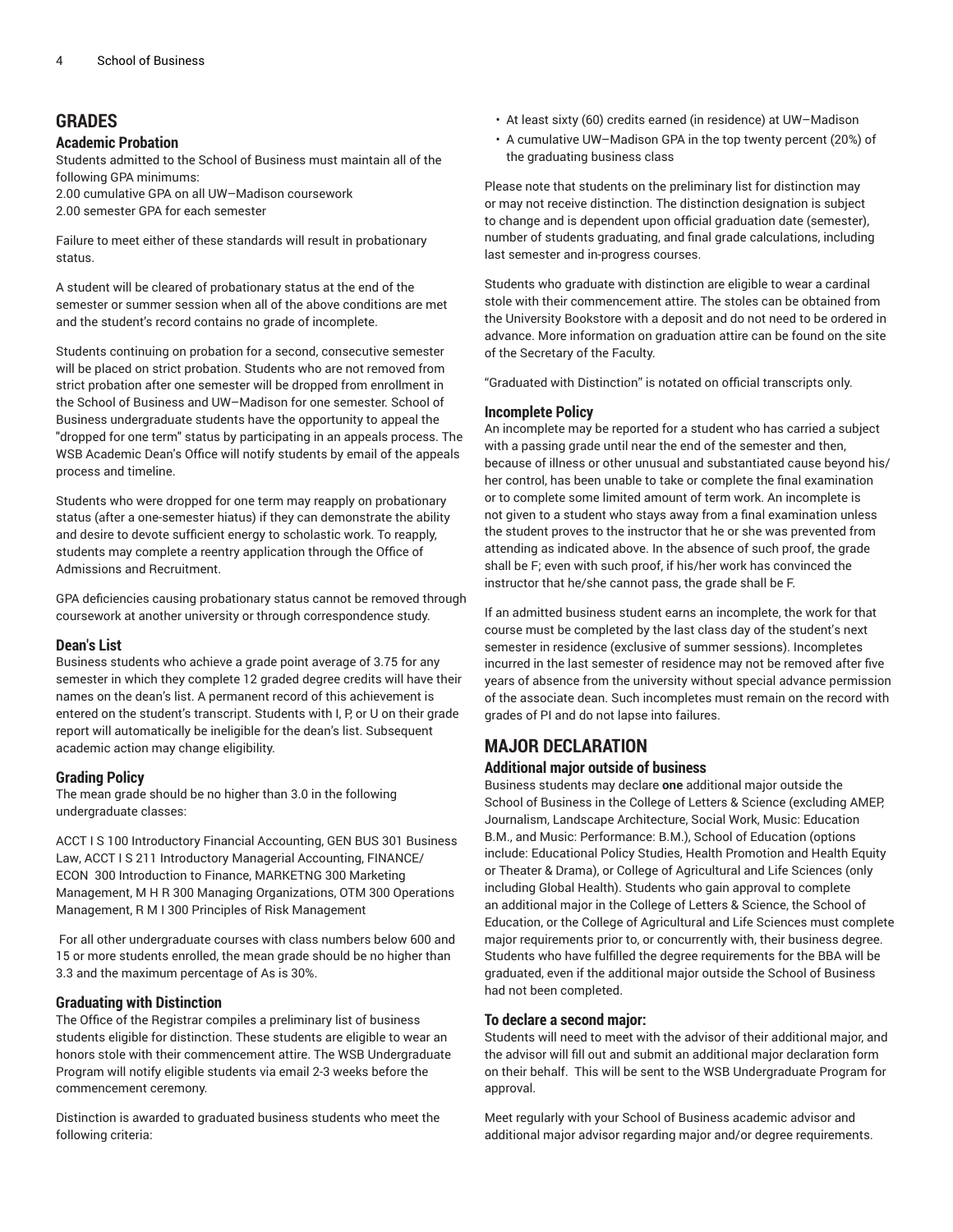#### **To cancel a second major:**

Students interested in cancelling their additional major will need to make this request through their additional major advisor or department.

#### **School of Business Major**

Direct admit business students will declare their business major at SOAR, and business students admitted through the prebusiness process will be declared in their selected business major at time of acceptance into the School. Students can indicate that they are exploring in business at that time. Business students may update their major plan (can declare or cancel any of the business majors offered) by completing the [major](https://bus.wisc.edu/current-student-resources/bba/academic-support-resources/forms/) [declaration form](https://bus.wisc.edu/current-student-resources/bba/academic-support-resources/forms/) [\(https://bus.wisc.edu/current-student-resources/bba/](https://bus.wisc.edu/current-student-resources/bba/academic-support-resources/forms/) [academic-support-resources/forms/\)](https://bus.wisc.edu/current-student-resources/bba/academic-support-resources/forms/).

Students interested in declaring a certificate offered through the School of Business should follow the procedures outlined on the Certificates page for the appropriate program.

## **COURSES AT OTHER INSTITUTIONS**

#### **Common Guidance for Off-Campus Coursework**

WSB Undergraduate students are advised to take no more than two courses in their major (or per major if pursuing multiple majors) offcampus. This guidance includes courses taken for transfer credit at another accredited institution as well as courses taken on a School of Business or UW–Madison-sponsored study abroad program. Due to the international emphasis of the major, there is no limit on the number of courses taken towards the International Business major while on a School of Business or UW–Madison-sponsored study abroad program. The academic departments of the School of Business strongly recommend that all BBA students complete the core or initial course in their major(s) on campus.

While WSB Undergraduate students are able to take courses offcampus, the WSB Undergraduate Program reminds students that they should plan to complete all prerequisites for any off-campus course, regardless of its place in the BBA curriculum, prior to taking the course off-campus. Attention to these prerequisites is crucial to ensuring WSB Undergraduate students are prepared for their coursework whether it is taken on or off campus. Advance academic planning is an integral part of a student's success and ability to remain on track to graduate. Students are strongly encouraged to share with their advisor if they plan to enroll in course work off-campus at any time once they are a UW-Madison student. Advisors assist students in making decisions regarding enrollment in off-campus course work and share resources with students to ensure that courses will transfer to UW-Madison for degree credit and satisfy the requirement(s) they expect. While students are always encouraged to share this information with their advisor, students are required to gain permission to take courses off-campus in certain circumstances.

#### **Concurrent Enrollment**

School of Business students are not allowed to enroll concurrently at other accredited post-secondary institutions during any term in which they are enrolled at UW–Madison (fall, spring) without seeking special permission. This includes enrollment in online, distance education, and physical attendance classes (exceptions may be made for UW– Extension/Independent Learning—see below).

Students are permitted to enroll in more than one university during the summer session. However, please be aware that if you are taking a course at another university that begins in the summer and coincides with the

fall and/or spring semester, it will fall into this category of concurrent enrollment, regardless of when the course will be completed.

If students are taking a course at another institution of higher learning over UW-Madison's winter break, they do not need to seek permission for concurrent enrollment if the course does not overlap UW-Madison's spring term or if the overlap is two weeks or less. Please note that students may take no more than one course off-campus during winter recess.

If it is discovered that a student violated this policy, this credit will be removed from the student's record. It is the responsibility of the student to verify with their academic advisor that they are not in violation of this policy.

#### **Independent Learning**

**UW Independent Learning** (UW IL) is a branch of UW Extension that offers online and distance learning courses. Courses taken through UW Independent Learning are considered **concurrent enrollment** and require special permission to enroll in the fall, spring or summer.

Students interested in taking a course through UW IL should meet with an academic advisor. If the advisor and student agree this is a good option the student should follow these steps to request permission for concurrent enrollment and request a tuition waiver (if applicable). Forms should be returned to 3150 Grainger.

- Fill out a **Petition/Special Consideration Request** requesting permission for concurrent enrollment with UW Independent Learning. Be sure to include which class you intend to take.
- Students with full time status at UW–Madison may request a **tuition waiver** for UW Extension Independent Learning Courses provided that the following conditions are met:
	- The student requests the waiver and enrolls in the course by the UW–Madison add deadline (second Friday of the semester).
	- The course is taken during the regular academic session.
	- The course is completed during the term for which the tuition waiver is requested.
	- The student does not exceed 18 credits total between the two campuses.

Students are responsible for the \$75 administrative fee for enrolling in a UW IL course.

The minimum length of time to complete an IL course is typically three months. Foreign language courses often require more time. Students should take this into consideration as they are planning the completion of their degree.

#### **Transfer Credits**

UW–Madison students may choose to take courses off campus during the summer or winter session and potentially transfer credit to UW– Madison. The UW–Madison Office of the Registrar handles transfer course equivalencies. Please note that UW–Madison students may not take courses at another institution during the fall or spring semester if they are concurrently taking courses at UW–Madison (see **concurrent enrollment policy**). Students may take no more than one course offcampus during winter recess. Students interested in earning transfer credit for a **non–UW study abroad program** must work with UW– Madison's International Academic Programs well in advance.

It is highly recommended that students do not take a course unless they know in advance that it will transfer to UW–Madison for credit. The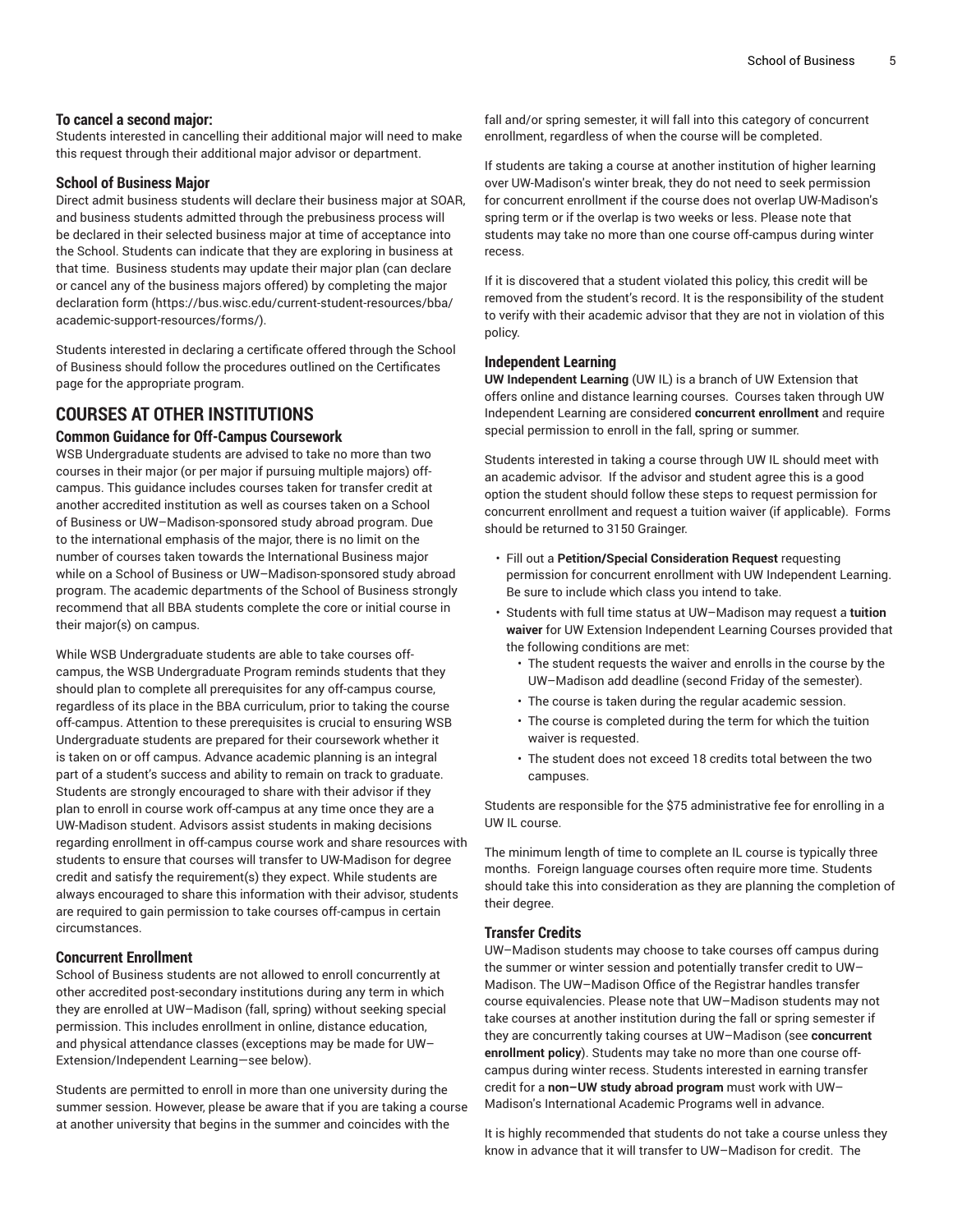Office of the Registrar provides information regarding [how to determine](https://registrar.wisc.edu/transfer-your-credit-to-uw-madison/) course [equivalencies \(https://registrar.wisc.edu/transfer-your-credit-to](https://registrar.wisc.edu/transfer-your-credit-to-uw-madison/)[uw-madison/](https://registrar.wisc.edu/transfer-your-credit-to-uw-madison/)).

#### **Transfer Credit Process**

- Review your DARS report and consult your academic advisor to see what you still need to take and whether the course(s) would be a good option to take at another institution over the summer or winter session. It is not advised to take your business major courses off campus.
- Research course options at the institution where you plan on taking the course(s).
- Determine equivalency using [Office of the Registrar course](https://registrar.wisc.edu/course-equivalency-service/) [equivalency](https://registrar.wisc.edu/course-equivalency-service/) resources ([https://registrar.wisc.edu/course](https://registrar.wisc.edu/course-equivalency-service/)[equivalency-service/\)](https://registrar.wisc.edu/course-equivalency-service/), beginning with [Transferology](https://www.transferology.com/state/wisconsin.htm) [\(https://](https://www.transferology.com/state/wisconsin.htm) [www.transferology.com/state/wisconsin.htm\)](https://www.transferology.com/state/wisconsin.htm).
- Apply as a "special" or "guest" student at the institution you plan on attending.
- Enroll in the course and pay tuition directly to the institution you are attending.
- After the course is complete, have the institution send an official transcript to the UW–Madison Office of Admissions and Recruitment at 702 West Johnson Street, Suite 1101, Madison, WI 53715-1007 or [etranscripts@admissions.wisc.edu](mailto:etranscripts@admissions.wisc.edu).

## **APPEAL**

#### **Academic Policy or Requirement Appeal**

If an undergraduate business student wishes to request an exception to a School of Business academic policy or regulation, or a degree or major requirement, they should start by consulting with their academic advisor. They then will need to formally submit their request using the Petition for Special [Consideration](https://buswisc.qualtrics.com/jfe/form/SV_3a4CkoBg7BQhXRr/?_ga=2.2520624.1034170563.1614009576-1842162041.1564425520) ([https://buswisc.qualtrics.com/jfe/form/SV\\_3a4CkoBg7BQhXRr/?](https://buswisc.qualtrics.com/jfe/form/SV_3a4CkoBg7BQhXRr/?_ga=2.2520624.1034170563.1614009576-1842162041.1564425520) [\\_ga=2.2520624.1034170563.1614009576-1842162041.1564425520\)](https://buswisc.qualtrics.com/jfe/form/SV_3a4CkoBg7BQhXRr/?_ga=2.2520624.1034170563.1614009576-1842162041.1564425520) form. Exception requests could include dropping a course or withdrawing after the deadline, enrolling in a credit overload, concurrent enrollment, or meeting a requirement with a substitution. Students pursuing one of the business certificate options should utilize the Petition for course or requirement exceptions related to their certificate.

Exceptions to established policies, regulations, and/or program requirements should be rare and will be considered on an individual case by case basis. They will be reviewed by the School of Business Undergraduate Program's Academic Advising Office. School of Business Department Chairs will be consulted on major requirement exceptions.

Substantial consultation time with faculty, staff, and/or deans may be required, so students should not expect to receive an immediate response.

#### **Grade Appeal**

If a student is dissatisfied with a grade received in a School of Business course, the following procedure must be followed should the student wish to appeal the grade.

The student will first discuss the grade appeal with the instructor of the course.

If the student and instructor cannot come to an agreement, the student will provide a formal written request for grade appeal to the associate dean in charge of the relevant program. The written request must include the class, instructor, grade received, date and conclusion of meeting with instructor, and the specific reason(s) for appealing the grade.

The associate dean will forward the appeal request to the chair of the department which houses the course in question. The department chair will perform the due diligence necessary (including, but limited to, meeting with the instructor and student) to assess the merits of the appeal request and will provide a decision in writing to the associate dean.

The associate dean will communicate the decision to both the student and instructor.

Should the student wish to appeal the decision further, the associate dean will perform the due diligence necessary (including, but limited to, meeting with the chair, instructor, and student) to assess the merits of the appeal request. The associate dean has the discretion to review not only the process that was undertaken in the first review, but also the earlier decision. The associate dean will provide a decision in writing to the chair, instructor, and student.

The instructor will take action if needed.

Please note that The Office of Compliance is responsible for investigating allegations of discrimination. If a student is appealing a grade due to alleged discrimination, they should be in contact with the Office of Compliance.

## **ONLINE DEGREE PROGRAM**

School of Business students are responsible for being familiar with the policies that affect them. School of Business policy is subject to change, so be sure to review this website for the most up-to-date information. Questions related to policy interpretation can be directed to your academic advisor for clarification. The following policies apply to students pursuing one of the School of Business online degree programs.

## **COURSES/ENROLLMENT**

#### **Program Requirements**

When students enter a School of Business online degree program, they are held to the degree requirements described in the most recent Guide. The term of admittance to the online program results in a catalog and alternate catalog year that reflects the most recent BBA requirements for the online program.

#### **10 Semester Rule for Reentry Students**

**Students re-entering after an absence of 10 or more semesters:**

A business student reentering UW–Madison is responsible for completing all the current School of Business degree requirements that are in effect at the time of reentry to UW–Madison and the School of Business. Students who left the institution as a business student do not need to reapply for admission to the School of Business when they return.

#### **Modality**

The modality for School of Business online degree program courses are online only. Students in an online program who are enrolled in a class section which is not "Online Only" will be dropped from that class section. A change of program that requires change of modality of instruction is not permitted. Should there be compelling extenuating circumstances that justify a change in learning modality option for an individual student, the student may request of change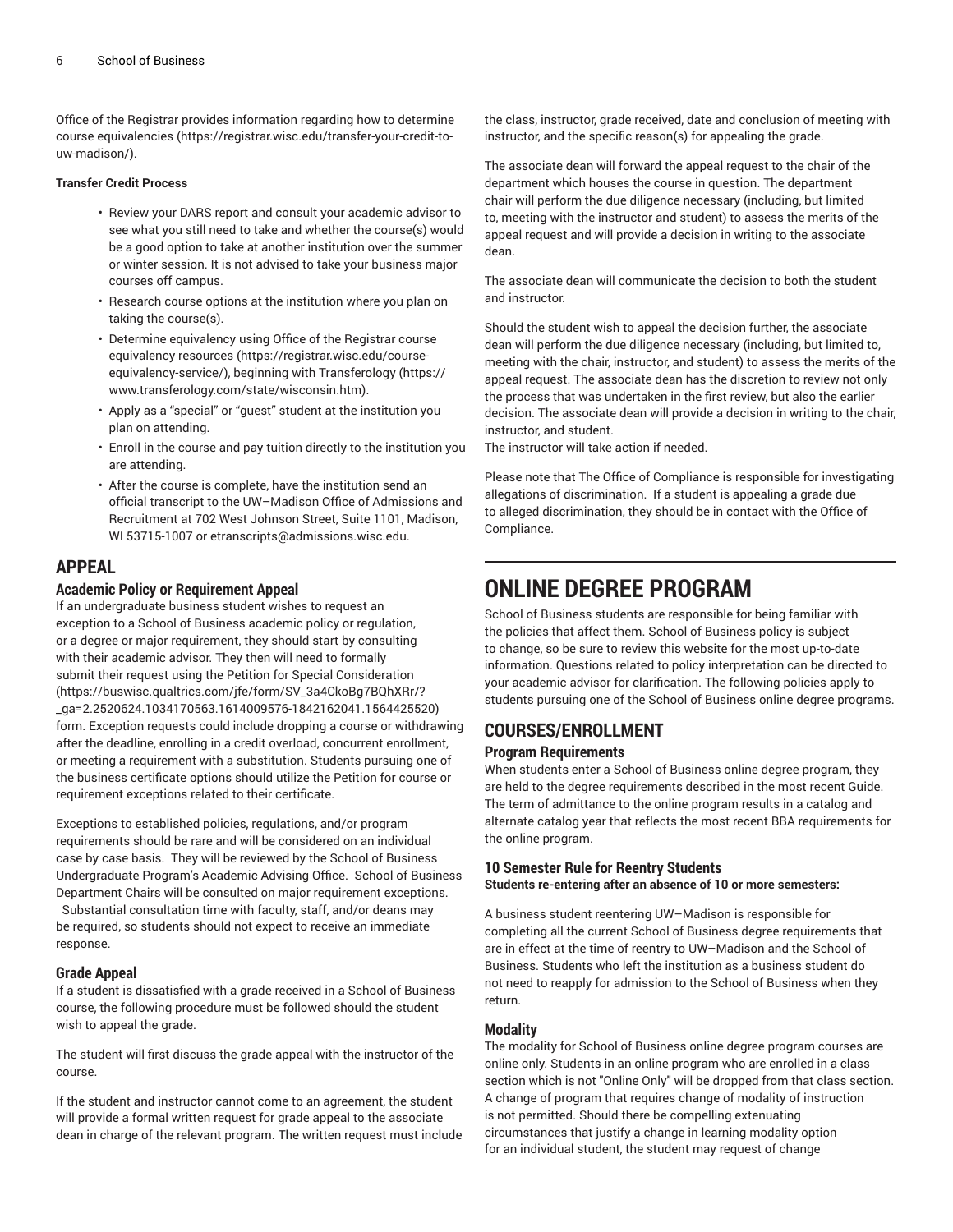of modality via the Petition for Special [Consideration \(https://](https://buswisc.qualtrics.com/jfe/form/SV_3a4CkoBg7BQhXRr/?_ga=2.207081875.1034170563.1614009576-1842162041.1564425520) [buswisc.qualtrics.com/jfe/form/SV\\_3a4CkoBg7BQhXRr/?](https://buswisc.qualtrics.com/jfe/form/SV_3a4CkoBg7BQhXRr/?_ga=2.207081875.1034170563.1614009576-1842162041.1564425520) [\\_ga=2.207081875.1034170563.1614009576-1842162041.1564425520\)](https://buswisc.qualtrics.com/jfe/form/SV_3a4CkoBg7BQhXRr/?_ga=2.207081875.1034170563.1614009576-1842162041.1564425520).

#### **Graduation**

The School of Business will graduate a student at the end of the semester (spring, summer or fall) in which all university, BBA degree and business major requirements are complete and have a cumulative GPA of 2.00 or higher. Students cannot graduate with a [temporary](https://registrar.wisc.edu/grades-and-gpa/) grade (<https://registrar.wisc.edu/grades-and-gpa/>), such as I or NR, for any requirements. Speak with the course instructor or your advisor to resolve temporary grades. The date when the outstanding Incompletes (I) are resolved will determine the semester of graduation.

If a student is completing their final coursework while not in residence, the student must notify the WSB Undergraduate Program's Advising Office when the official transcript has been evaluated by UW-Madison and appears on their record. This allows their DARS to be certified for graduation.

It is the student's responsibility to ensure that graduation requirements have been met. All students should regularly consult their DARS (Degree Audit Reporting System) document in conjunction with their advisor to ensure that all graduation requirements have been met.

#### **Student Responsibility for Enrollment**

Each student is responsible for arranging a course list that will permit satisfactory progress toward degree requirements and for verifying registration in chosen classes.

The Office of the Registrar publishes university deadlines for adding and dropping individual courses, withdrawing (from all courses), and selection options such as pass/fail and audit. Please pay special attention to [session deadlines](https://registrar.wisc.edu/sessioncodes/) [\(https://registrar.wisc.edu/sessioncodes/](https://registrar.wisc.edu/sessioncodes/)). Changing enrollment can have consequences for academic standing, tuition, progress toward degree, etc. Students are strongly encouraged to consult with an academic advisor prior to initial enrollment and before making any changes to enrollment.

#### **No Credit Courses**

The School of Business does not award credit for the following:

- Failed courses (grade of "F")
- Repeated courses (except where a repeat is allowed)
- Courses for which a student may not receive credit because of a previously completed course (as indicated in the Course Search & Enroll App)

Before enrolling in and taking any of the above courses, please consult your academic advisor.

#### **Part-time Enrollment**

To maintain full-time standing, students must be enrolled in 12–18 credits.

Undergraduate students who are considering dropping below full time (less than 12 credits) are responsible for knowing how part-time status will affect them. Below are some of the more common scenarios to explore before dropping credits:

#### **Scholarships, Grants, and Other Awards:**

Depending on the conditions of the scholarship, a student may be required to be full time in order to remain eligible for an award. Be sure to check the stipulations for any awards you have received.

**Financial Aid:**

Be sure to check with the Office of Student Financial Aid to find out if being part time will affect your financial aid package.

#### **Tuition Refunds:**

Depending on when the credits are dropped, you may be eligible for a tuition refund. Check the registrar's website for information about refund deadlines.

#### **Athletes:**

Varsity athletes are governed by Big Ten and NCAA rules that do not allow them to drop below full time. Be sure to check with your coach and athletic advisor before dropping below 12 credits.

#### **Degree Completion:**

Taking fewer credits or courses than anticipated may delay your graduation. Be certain that if you drop a course, you will still be able to complete all required courses within your desired timeline. If you are not sure, please see your academic advisor.

#### **Pass/Fail**

Undergraduate business students who are in good academic standing (i.e., not on probation) may take only one (1) course as pass/fail per semester including the summer session. A maximum of 16 total credits may be completed as pass/fail to count toward completion of the 120 degree credits required for the BBA.

The pass/fail privilege is for a non-business elective course. The following courses cannot be taken pass/fail:

- Any business courses including those designated as "meets with," "cross-listed," and those taken during study abroad programs
- Any requirement for the business major or degree, including, but not limited to, pre-business and liberal studies requirements

Note: It is the responsibility of the student to check requirements and policies for non-business majors and certificates prior to requesting the pass/fail privilege.

The pass/fail grade will not be included when computing your GPA, but the pass/fail credits with S (Satisfactory) grades will apply toward graduation. S is the grade for A to C; U (Unsatisfactory) is the grade for D and F.

Students must complete a minimum of 12 graded credits each semester in order to be eligible for the dean's list.

In order to apply for the pass/fail privilege, students must submit an online request via Student Center. Please disregard the message that says "Reminder - print this form and obtain appropriate signatures." You do not need to do this.

Your request is then sent directly to the WSB Undergraduate Program's Academic Advising Office. You will be notified by email whether or not your request has been approved.

Please complete the online pass/fail form by the deadline. See the Office of the Registrar [website for deadline information](https://registrar.wisc.edu/dates/) [\(https://](https://registrar.wisc.edu/dates/) [registrar.wisc.edu/dates/\)](https://registrar.wisc.edu/dates/).

Once the student has submitted the form, the course may not be changed from pass/fail back to a conventionally graded course after the established deadline. Once a pass/fail grade is recorded as S or U, it cannot be changed to a letter grade.

#### **Repeating a Course**

Students thinking about repeating a course should talk with their advisor. Students must do all the work in the repeated course, including laboratory; attend regularly; participate in class discussions; and take examinations. Students will earn a final grade in the course. The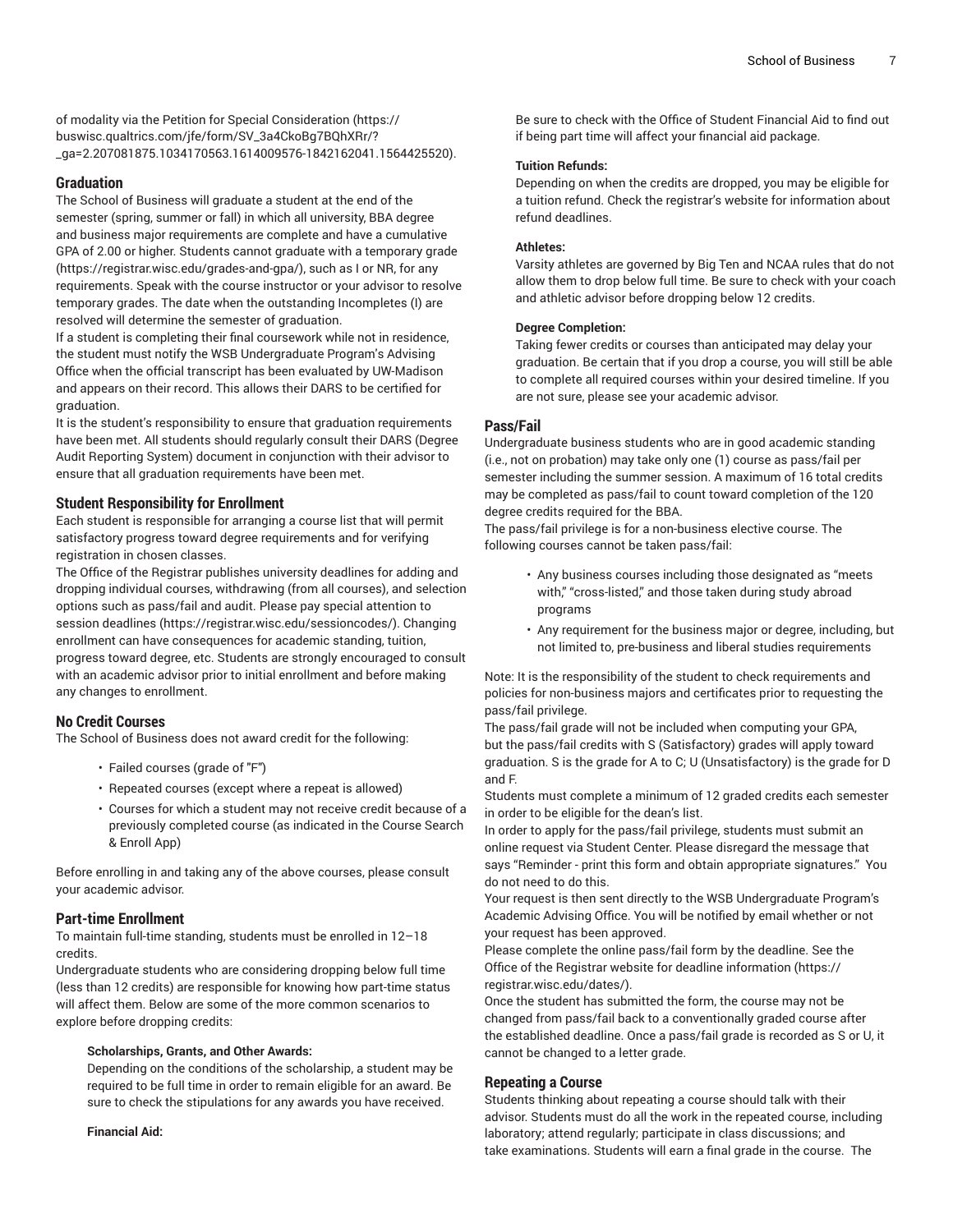transcript denotes repeated courses with a lowercase 'x' appearing immediately before the course description. Students should know that:

- the original grade still counts in GPA and remains on the transcript;
- credits in the repeated course do not count toward the degree, unless the course was failed the first time;
- grade points in the repeated course count toward calculation of cumulative GPA;
- credits carried on courses being repeated count toward the maximum credits permitted in a semester.

Transfer students must be particularly careful to avoid taking courses on the UW–Madison campus that duplicate courses taken at another school. Credit will not be given twice for the same or similar courses, nor will credit be given for a lower-level course in a sequence if students have already received credit for a higher-level course in that sequence. Students should carefully check the Evaluation of Transfer Credits prepared by Credit Evaluation Services and should consult with their advisor. Duplicate courses may include transfer credits and credit by exam, such as Advanced Placement, coming in as course equivalents.

#### **Residency for Degree**

Students admitted to the Wisconsin School of Business Undergraduate Program, including students who transfer from another college or university, must complete a minimum of 30 credits in residence.

#### **Withdrawal**

Withdrawal indicates that a student intends to stop attending all classes for the current term/semester. If a student wishes to drop all of their classes for a particular semester/term after the first day of classes, a student needs to formally withdraw from the semester by submitting the online withdrawal request in the MyUW Student Center. Failure to do so may result in a recording of Failure for all courses and a "may not continue" action. Any student may withdraw with permission and without grades being recorded at any time up to withdrawal deadline. Students should refer to the [enrollment](https://registrar.wisc.edu/dates/) dates and deadlines ([https://](https://registrar.wisc.edu/dates/) [registrar.wisc.edu/dates/](https://registrar.wisc.edu/dates/)) provided by the Office of the Registrar. The Office of the Registrar provides additional information regarding [withdrawal](https://registrar.wisc.edu/withdraw/) [\(https://registrar.wisc.edu/withdraw/\)](https://registrar.wisc.edu/withdraw/), including impacts of withdrawal.

**Medical Withdrawal**: For information on medical withdrawals, students should refer to the [Medical Withdrawal \(https://policy.wisc.edu/library/](https://policy.wisc.edu/library/UW-1084/) [UW-1084/\)](https://policy.wisc.edu/library/UW-1084/) policy.

In addition to entering a request for medical withdrawal in the MyUW Student Center, Business students will need to submit the Petition for Special [Consideration](https://buswisc.qualtrics.com/jfe/form/SV_3a4CkoBg7BQhXRr/?_ga=2.152083449.1715547210.1624291160-630380142.1620053901) form ([https://](https://buswisc.qualtrics.com/jfe/form/SV_3a4CkoBg7BQhXRr/?_ga=2.152083449.1715547210.1624291160-630380142.1620053901) [buswisc.qualtrics.com/jfe/form/SV\\_3a4CkoBg7BQhXRr/?](https://buswisc.qualtrics.com/jfe/form/SV_3a4CkoBg7BQhXRr/?_ga=2.152083449.1715547210.1624291160-630380142.1620053901) [\\_ga=2.152083449.1715547210.1624291160-630380142.1620053901](https://buswisc.qualtrics.com/jfe/form/SV_3a4CkoBg7BQhXRr/?_ga=2.152083449.1715547210.1624291160-630380142.1620053901)). A staff member from the Academic Dean's Office will be in contact with you following the submission. Medical withdrawals are approved on a caseby-case basis, and medical documentation will be required.

#### **Credit Overload**

To obtain special permission for a credit overload, students need to submit a [petition for special consideration](https://buswisc.qualtrics.com/jfe/form/SV_3a4CkoBg7BQhXRr/?_ga=2.5642675.1034170563.1614009576-1842162041.1564425520) [\(https://](https://buswisc.qualtrics.com/jfe/form/SV_3a4CkoBg7BQhXRr/?_ga=2.5642675.1034170563.1614009576-1842162041.1564425520) [buswisc.qualtrics.com/jfe/form/SV\\_3a4CkoBg7BQhXRr/?](https://buswisc.qualtrics.com/jfe/form/SV_3a4CkoBg7BQhXRr/?_ga=2.5642675.1034170563.1614009576-1842162041.1564425520) [\\_ga=2.5642675.1034170563.1614009576-1842162041.1564425520\)](https://buswisc.qualtrics.com/jfe/form/SV_3a4CkoBg7BQhXRr/?_ga=2.5642675.1034170563.1614009576-1842162041.1564425520) and demonstrate that special circumstances are involved.

Students who wish to take more than 18 credits during the fall or spring semester must have earned a minimum of 3.000 cumulative GPA on the UW-Madison campus. Students will not be permitted to carry more than 20 total credits during the fall or spring semester.

Students can take a maximum of 12 credits during the summer session. Please note that there are credit limits by session as well. Students may enroll for one credit per week of instruction (e.g.: a student can earn 3 credits during a 3-week session, but needs approval to earn 4 credits in a 3-week session). Students who are seeking a credit overload for the summer session must have earned a minimum of 3.000 cumulative GPA on the UW-Madison campus. Students will not be permitted to carry more than 13 total credits during the summer session.

Credit overloads will incur additional tuition costs. Visit [Tuition](https://bursar.wisc.edu/tuition-and-fees/) & Fees [\(https://bursar.wisc.edu/tuition-and-fees/\)](https://bursar.wisc.edu/tuition-and-fees/) for more information.

## **GRADES**

#### **Academic Probation**

Students admitted to the School of Business must maintain all of the following GPA minimums:

2.00 cumulative GPA on all UW-Madison coursework 2.00 semester GPA for each semester

Failure to meet either of these standards will result in probationary status.

A student will be cleared of probationary status at the end of the semester or summer session when all of the above conditions are met and the student's record contains no grade of incomplete. Students continuing on probation for a second, consecutive semester will be placed on strict probation. Students who are not removed from strict probation after one semester will be dropped from enrollment in the School of Business (and UW–Madison) for one semester. School of Business undergraduate students have the opportunity to appeal the "dropped for one term" status by participating in an appeals process. The WSB Academic Dean's Office will notify students by email of the appeals process and timeline.

Students who were dropped for one term may reapply on probationary status (after a one-semester hiatus) if they can demonstrate the ability and desire to devote sufficient energy to scholastic work. To reapply, students may complete a reentry application through the Office of Admissions and Recruitment.

GPA deficiencies causing probationary status cannot be removed through coursework at another university or through correspondence study.

#### **Dean's List**

Business students who achieve a grade point average of 3.75 for any semester in which they complete 12 graded degree credits will have their names on the dean's list. A permanent record of this achievement is entered on the student's transcript. Students with I, P, or U on their grade report will automatically be ineligible for the dean's list. Subsequent academic action may change eligibility.

#### **Grading Policy**

The mean grade should be no higher than 3.0 in the following undergraduate classes:

ACCT I S 100 Introductory Financial Accounting, GEN BUS 301 Business Law, ACCT I S 211 Introductory Managerial Accounting, ECON/ FINANCE 300 Introduction to Finance, MARKETNG 300 Marketing Management, M H R 300 Managing Organizations, OTM 300 Operations Management, R M I 300 Principles of Risk Management

For all other undergraduate courses with class numbers below 600 and 15 or more students enrolled, the mean grade should be no higher than 3.3 and the maximum percentage of As is 30%.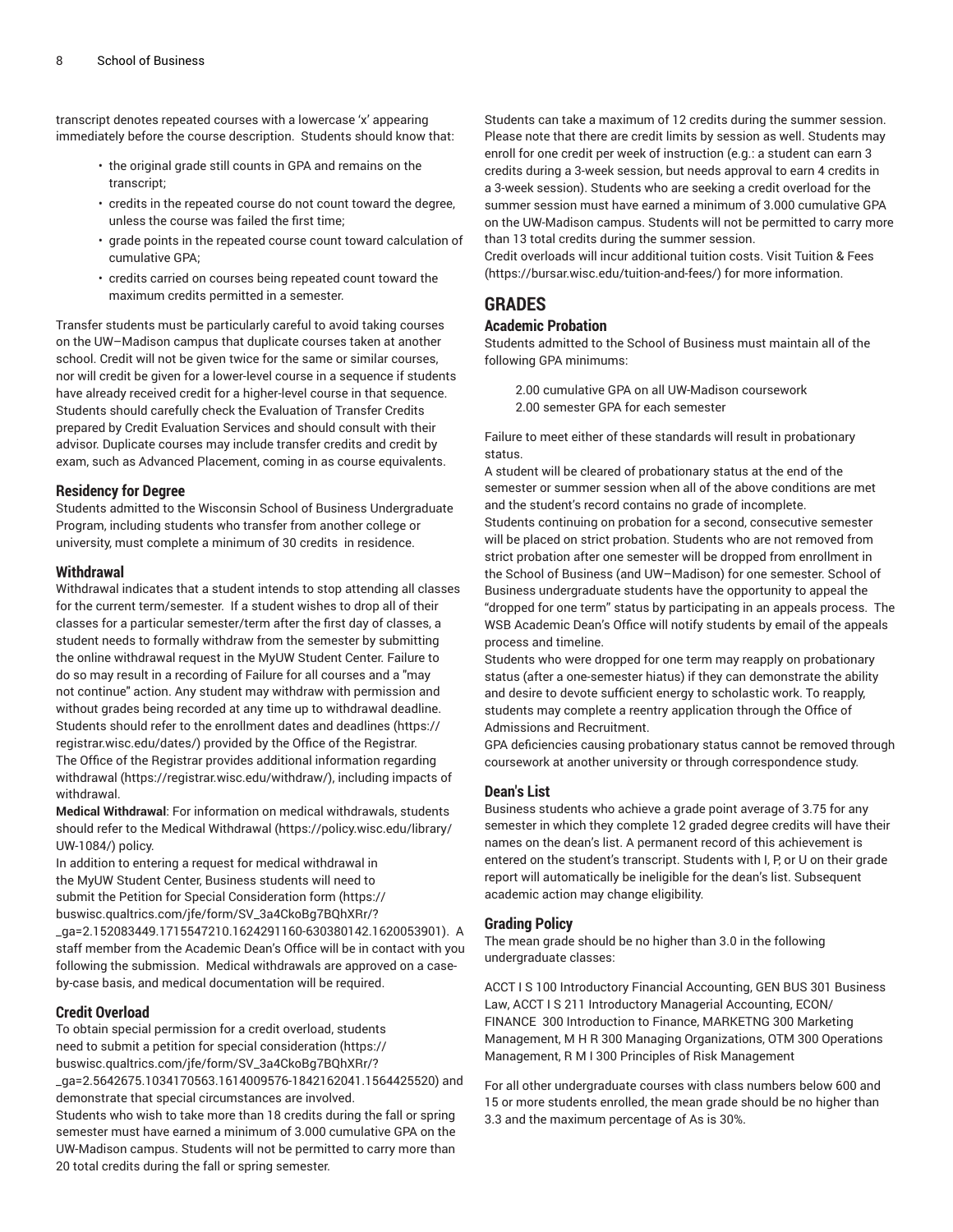#### **Graduating with Distinction**

The Office of the Registrar compiles a preliminary list of business students eligible for distinction. These students are eligible to wear an honors stole with their commencement attire. The WSB Undergraduate Program will notify eligible students via email 2-3 weeks before the commencement ceremony.

Distinction is awarded to graduated business students who meet the following criteria:

- At least sixty (60) credits earned (in residence) at UW-Madison
- A cumulative UW-Madison GPA in the top twenty percent (20%) of the graduating business class

Please note that students on the preliminary list for distinction may or may not receive distinction. The distinction designation is subject to change and is dependent upon official graduation date (semester), number of students graduating, and final grade calculations, including last semester and in-progress courses.

Students who graduate with distinction are eligible to wear a cardinal stole with their commencement attire. The stoles can be obtained from the University Bookstore with a deposit and do not need to be ordered in advance. More information on graduation attire can be found on the site of the Secretary of the Faculty.

"Graduated with Distinction" is notated on official transcripts only.

#### **Incomplete Policy**

An incomplete may be reported for a student who has carried a subject with a passing grade until near the end of the semester and then, because of illness or other unusual and substantiated cause beyond his/ her control, has been unable to take or complete the final examination or to complete some limited amount of term work. An incomplete is not given to a student who stays away from a final examination unless the student proves to the instructor that he or she was prevented from attending as indicated above. In the absence of such proof, the grade shall be F; even with such proof, if his/her work has convinced the instructor that he/she cannot pass, the grade shall be F.

If an admitted business student earns an incomplete, the work for that course must be completed by the last class day of the student's next semester in residence (exclusive of summer sessions). Incompletes incurred in the last semester of residence may not be removed after five years of absence from the university without special advance permission of the associate dean. Such incompletes must remain on the record with grades of PI and do not lapse into failures.

## **MAJOR DECLARATION**

#### **Additional Major**

Students in a School of Business online degree program will only be permitted to declare the designated degree/major/option they have been admitted to and will not be permitted to be concurrently enrolled in more than one academic program (degree/major/option or certificate).

#### **Major Change**

Students enrolled in a School of Business online degree program may apply for change to another online major within the School of Business. Students can submit their request via the Online Degree Major [Change](https://business.wisc.edu/undergraduate/academic-advising/) [Form \(https://business.wisc.edu/undergraduate/academic-advising/](https://business.wisc.edu/undergraduate/academic-advising/)).

Students enrolled in a School of Business online degree program may apply for a change to another UW-Madison online degree program. All change requests will be reviewed and need approval by the designated academic dean in both schools/colleges.

### **COURSES AT OTHER INSTITUTIONS**

#### **Common Guidance for off campus coursework**

WSB Undergraduate students are advised to take no more than two courses in their major (or per major if pursuing multiple majors) offcampus. This guidance includes courses taken for transfer credit at another accredited institution as well as courses taken on a School of Business or UW–Madison-sponsored study abroad program. While WSB Undergraduate students are able to take courses offcampus, the WSB Undergraduate Program reminds students that they should plan to complete all prerequisites for any off-campus course, regardless of its place in the BBA curriculum, prior to taking the course off-campus. Attention to these prerequisites is crucial to ensuring WSB Undergraduate students are prepared for their coursework whether it is taken on or off campus. Advance academic planning is an integral part of a student's success and ability to remain on track to graduate.

#### **Concurrent Enrollment**

Students are strongly encouraged to share with their advisor if they plan to enroll in coursework at another institution at any time once they are a UW-Madison student. Advisors assist students in making decisions regarding enrollment in coursework at a different institution and share resources with students to ensure that courses will transfer to UW-Madison for degree credit and satisfy the requirement(s) they expect. While students are always encouraged to share this information with their advisor, students are required to gain permission to take courses elsewhere in certain circumstances.

School of Business students are not allowed to enroll concurrently at other accredited post-secondary institutions when they are enrolled at UW–Madison (fall, spring) without seeking special permission. Students are permitted to enroll in more than one university during the summer session. However, please be aware that if you are taking a course at another university that begins in the summer and coincides with the fall and/or spring semester, it will fall into this category of concurrent enrollment, regardless of when the course will be completed. If students are taking a course at another institution of higher learning over UW-Madison's winter break, they do not need to seek permission for concurrent enrollment if the course does not overlap UW-Madison's spring term or if the overlap is two weeks or less. Please note that students may take no more than one course off-campus during winter recess.

If it is discovered that a student violated this policy, this credit will be removed from the student's record. It is the responsibility of the student to verify with their academic advisor that they are not in violation of this policy.

#### **Independent Learning**

UW Independent Learning (UW IL) is a branch of UW Extension that offers online and distance learning courses. Courses taken through UW Independent Learning are considered concurrent enrollment and require special permission to enroll in the fall, spring or summer. Students interested in taking a course through UW IL should meet with an academic advisor. If the advisor and student agree this is a good option the student should follow these steps to request permission for concurrent enrollment and request a tuition waiver (if applicable). Forms should be returned to 3150 Grainger.

• Fill out a [Petition/Special](https://buswisc.qualtrics.com/jfe/form/SV_3a4CkoBg7BQhXRr/?_ga=2.215341335.1034170563.1614009576-1842162041.1564425520) Consideration Request [\(https://](https://buswisc.qualtrics.com/jfe/form/SV_3a4CkoBg7BQhXRr/?_ga=2.215341335.1034170563.1614009576-1842162041.1564425520) [buswisc.qualtrics.com/jfe/form/SV\\_3a4CkoBg7BQhXRr/?](https://buswisc.qualtrics.com/jfe/form/SV_3a4CkoBg7BQhXRr/?_ga=2.215341335.1034170563.1614009576-1842162041.1564425520) [\\_ga=2.215341335.1034170563.1614009576-1842162041.1564425520](https://buswisc.qualtrics.com/jfe/form/SV_3a4CkoBg7BQhXRr/?_ga=2.215341335.1034170563.1614009576-1842162041.1564425520)) requesting permission for concurrent enrollment with UW Independent Learning. Be sure to include which class you intend to take.